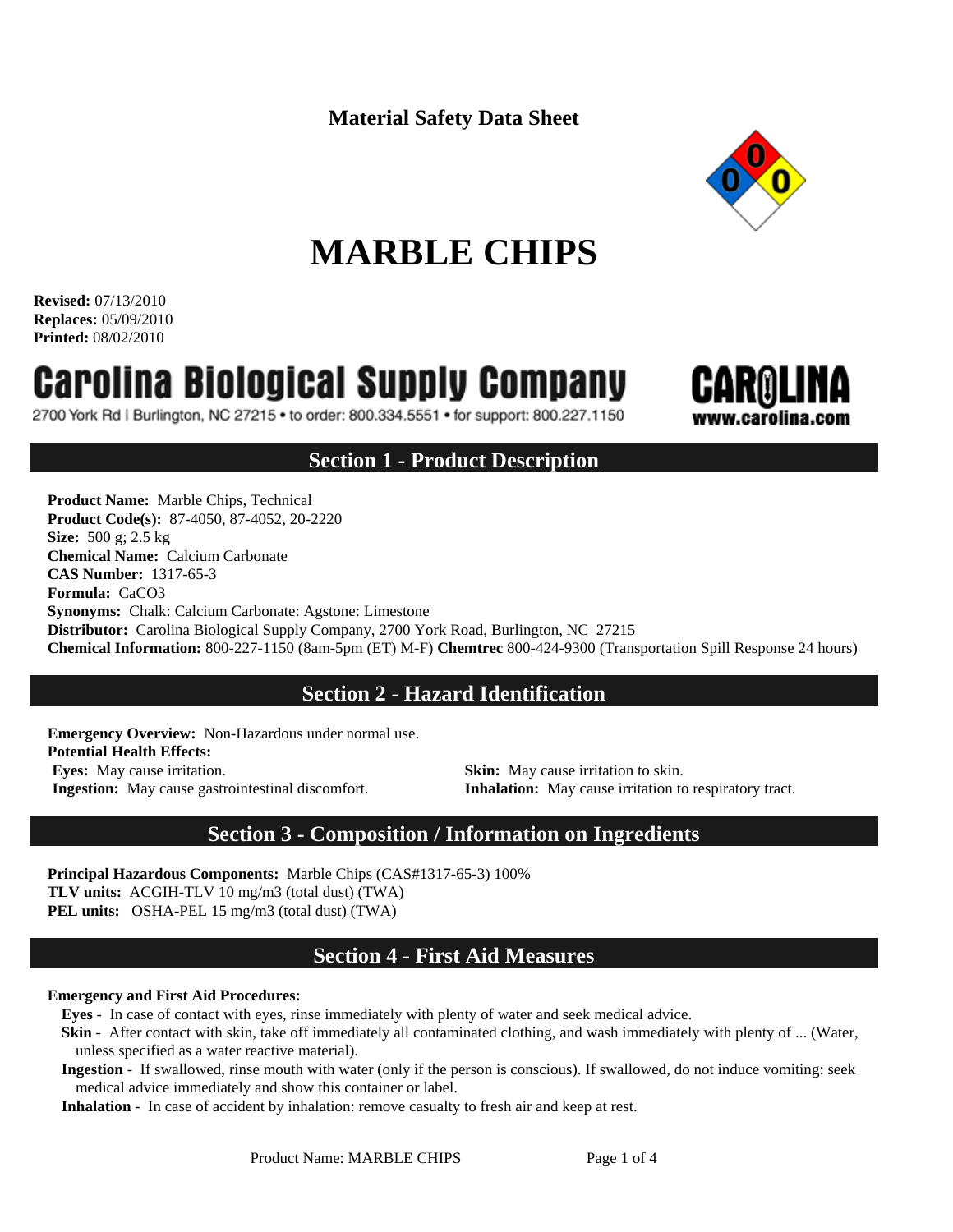# **Section 5 - Firefighting Procedures**

**Flash Point (Method Used):** Non-flammable solid **NFPA Rating: Health:** 0 **Fire:** 0 **Reactivity:** 0 **Extinguisher Media:** Use dry chemical, CO2 or appropriate foam. **Flammable Limits in Air % by Volume:** N/A **Autoignition Temperature:** N/A **Special Firefighting Procedures:** Firefighters should wear full protective equipment and NIOSH approved self-contained breathing apparatus. **Unusual Fire and Explosion Hazards:** Keep away from ... (incompatible materials to be indicated by the manufacturer). Flammable.

#### **Section 6 - Spill or Leak Procedures**

**Steps to Take in Case Material Is Released or Spilled:** Ventilate area of spill. Clean-up personnel should wear proper protective equipment. Avoid creating dust. Sweep or scoop up and containerize for disposal.

#### **Section 7 - Special Precautions**

**Precautions to Take in Handling or Storing:** Avoid contact with skin and eyes.

Do not breathe dust.

Keep away from ... (incompatible materials to be indicated by the manufacturer). Keep container tightly closed in a cool, well-ventilated place.

#### **Section 8 - Protection Information**

**Respiratory Protection (Specify Type):** None needed under normal conditions of use with adequate ventilation. A NIOSH/MSHA chemical cartridge respirator should be worn if PEL or TLV is exceeded. **Ventilation:** 

**Local Exhaust:** Yes **Mechanical(General):** Yes **Special:** No **Other:** No **Protective Gloves:** Natural rubber, Neoprene, PVC or equivalent. **Eye Protection:** Splash proof chemical safety goggles should be worn.

**Other Protective Clothing or Equipment:** Lab coat, apron, eye wash, safety shower.

# **Section 9 - Physical Data**

**Molecular Weight:** 100.09 **Melting Point:** Decomposes at 825 °C **Boiling Point:** N/A **Vapor Pressure:** N/A **Vapor Density(Air=1):** N/A **Specific Gravity (H2O=1):** 2.83 **Percent Volatile by Volume:** Non-volatile **Evaporation Rate (BuAc=1):** N/A

**Solubility in Water:** Practically Insoluble **Appearance and Odor:** White, odorless crystals.

# **Section 10 - Reactivity Data**

**Stability:** Stable **Conditions to Avoid:** Contact with acids liberates toxic gas.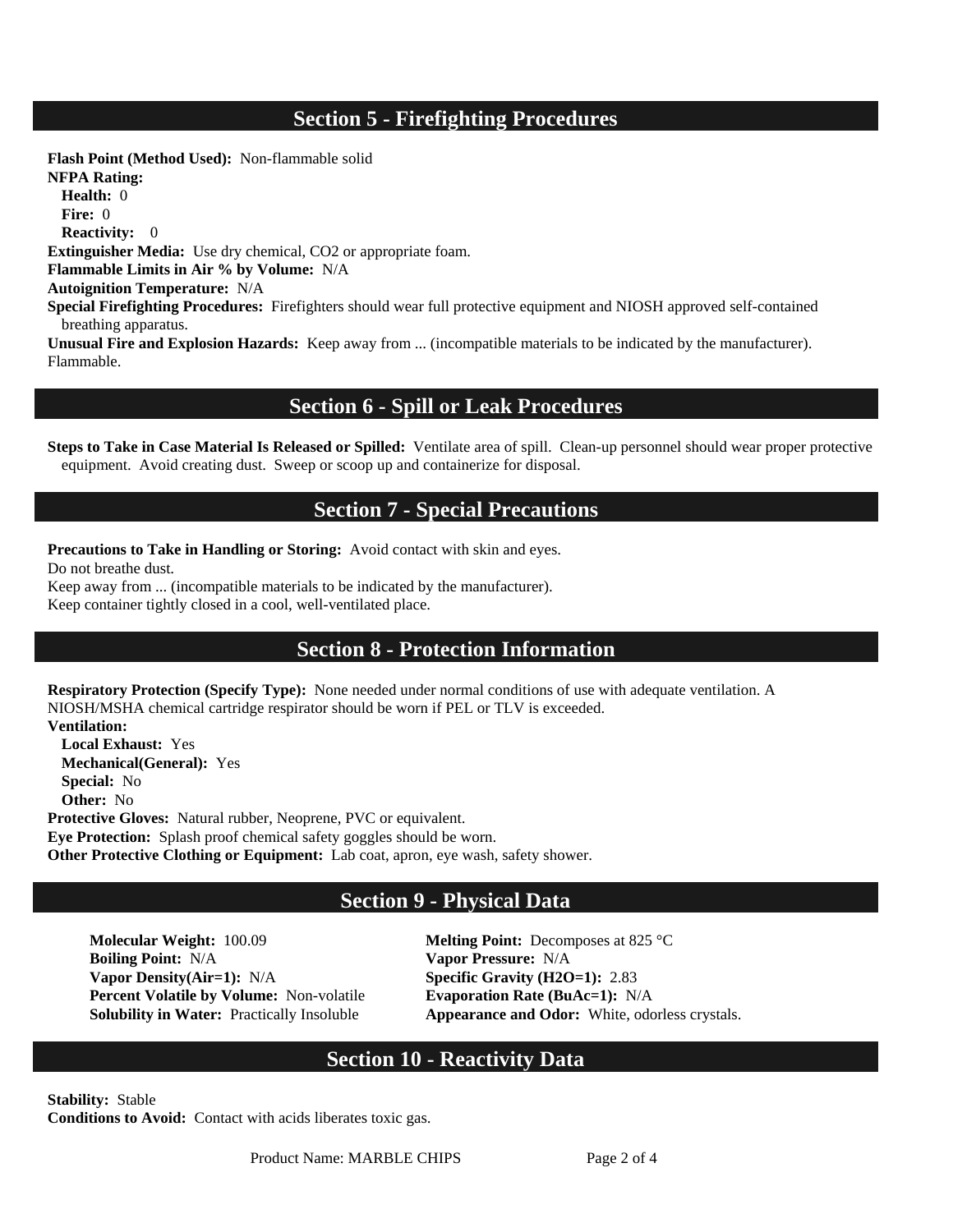**Incompatibility (Materials to Avoid):** Ammonium Salts, Alum, Acids, Halogens, **Hazardous Decomposition Products:** COx, CaO, **Hazardous Polymerization:** Will not occur

# **Section 11 - Toxicity Data**

**Toxicity Data:** orl-rat LD50 6450 mg/kg **Effects of Overexposure: Acute:** See Section 2 **Chronic:** Not listed as a carcinogen by IARC, NTP or OSHA. **Conditions Aggravated by Overexposure:** N/A **Target Organs:** Respiratory system, **Primary Route(s) of Entry:** Inhalation.

# **Section 12 - Ecological Data**

**EPA Waste Numbers:** N/A

#### **Section 13 - Disposal Information**

**Waste Disposal Methods:** Dispose in accordance with all applicable Federal, State and Local regulations. Always contact a permitted waste disposer (TSD) to assure compliance.

#### **Section 14 - Transport Information**

**DOT Proper Shipping Name:** N/A

# **Section 15 - Regulatory Information**

**EPA TSCA Status:** On TSCA Inventory **Hazard Category for SARA Section 311/312 Reporting:** Chronic Acute

No No

**Name List:** Chemical Category:

**CERCLA Section 103 RQ(lb.):** No **RCRA Section 261.33:** No

# **Section 16 - Additional Information**

The information provided in this Material Safety Data Sheet represents a compilation of data drawn directly from various sources available to us. Carolina Biological Supply makes no representation or guarantee as to the suitability of this information to a particular application of the substance covered in the Material Safety Data Sheet. Any employer must carefully assess the applicability of any information contained herein in regards to the particular use to which the employer puts the material.

| Glossary      |                                                                       |
|---------------|-----------------------------------------------------------------------|
| ACGIH         | American Conference of Governmental Industrial Hygienists             |
| CAS Number    | <b>Chemical Services Abstract Number</b>                              |
| <b>CERCLA</b> | Comprehensive Environmental Response, Compensation, and Liability Act |
| <b>DOT</b>    | U.S. Department of Transportation                                     |
| IARC          | International Agency of Research on Cancer                            |